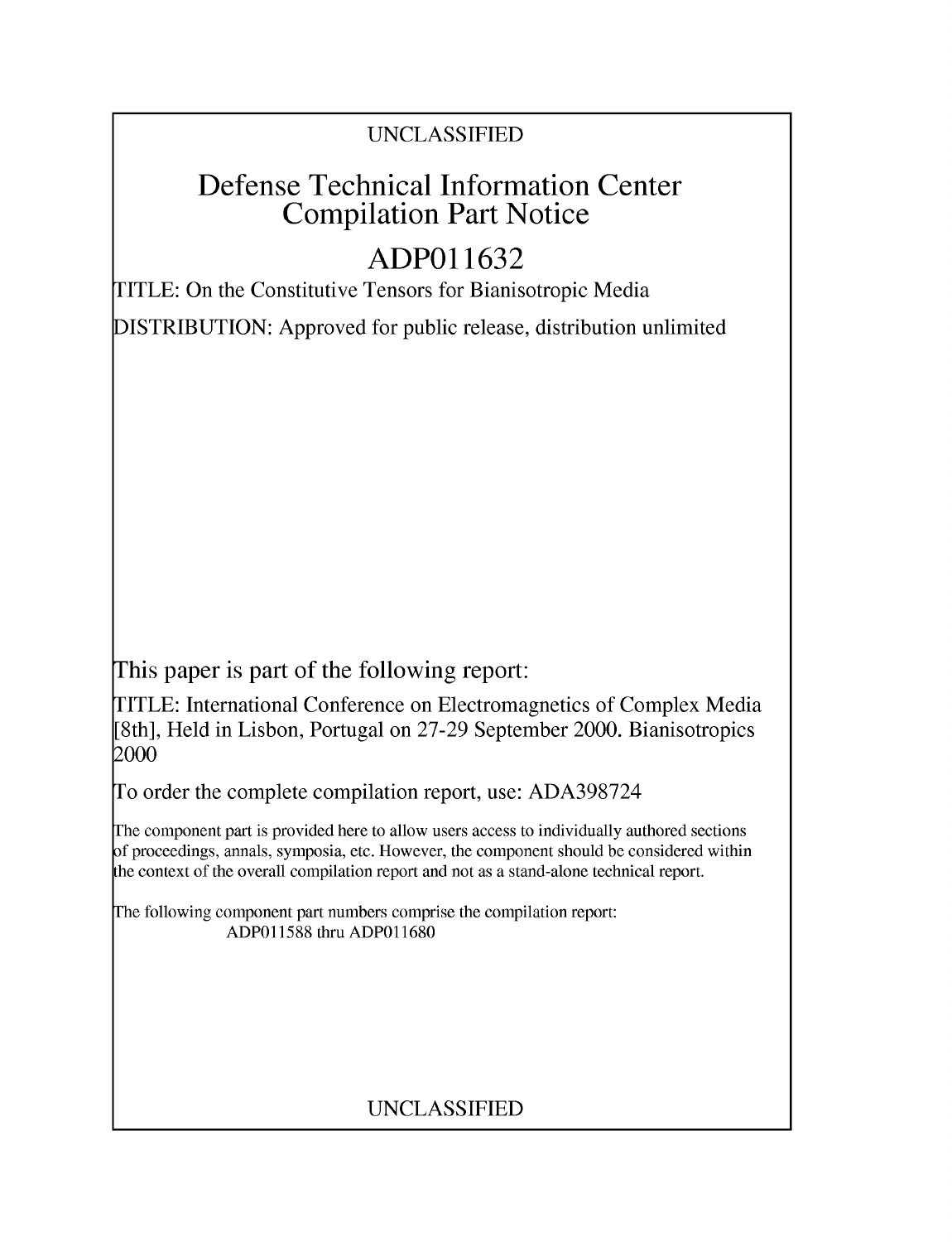# On the Constitutive Tensors for Bianisotropic Media

V. Dmitriev

University Federal of Para, PO Box 8619 AGÊNCIA UFPA, CEP 66075-900 Belem-PA, Brazil Tel/Fax: (91) 211-16-34, E-mail: victor@ufpa.br

#### Abstract

We consider one of the key problems of bianisotropic materials for electromagnetic applicationsconstitutive relations. The discussion will be restricted to macroscopic level of the tensor description. We will discuss the constitutive tensors under the following assumptions: the media under consideration are linear, homogeneous and in general lossy, possessing space and time dispersion and in general anisotropic. Description in terms of complex field variables and complex parameters of the constitutive tensors allows one to take into account noninstantaneous and nonlocal interaction between electromagnetic fields and matter. In the case of homogeneous media (long-wave approximation), macroscopic properties of the media are described by tensors which are not changed from point to point. This allows one to exclude from consideration translational symmetry and to characterize the properties of the media (and consequently the properties of the electromagnetic field) by tensors in an arbitrary space point. But the point symmetry of the medium in such a description is preserved. Material descriptors are tensor quantities of known symmetry but of unknown numerical values. The symmetry structure of them is frequency and model-independent. The numerical values can be calculated by some physical theories or by experimentation. We will use phenomenological approach based on the first physical principles: Onsager's relations and space-time symmetry.

#### **1.** Introduction

The functional dependence  $D=D(E,B)$ ,  $H=H(E,B)$  in the constitutive relations may be involved and in general contains integral-differential operators. Our discussion will be restricted to macroscopic level of the tensor description. We will consider the constitutive tensors under the following assumptions: the media under consideration are linear, homogeneous and in general lossy. Description in terms of complex field variables and complex parameters of the tensors allows one to take into account non-instantaneous and nonlocal interaction between electromagnetic fields and matter. In the case of homogeneous media (long-wave approximation), macroscopic properties of the media are described by the tensors which are not changed from point to point. This allows one to exclude translational symmetry from consideration and to characterize the properties of the media (and consequently the properties of the electromagnetic field) by the tensors in an arbitrary space point. But the point symmetry of the medium in such a formulation is preserved. Therefore, material descriptors are tensors of known symmetry but of unknown numerical values. The symmetry structure of them is frequency and model-independent. The numerical values can be calculated by some physical theories or by experimentation.

The following discussion will be based on the Tables of the second-rank constitutive tensors for bianisotropic media presented in [1,2]. These tensors have been calculated using the first physical principles: Onsager's relations and space-time symmetry (the point magnetic groups). Notice that by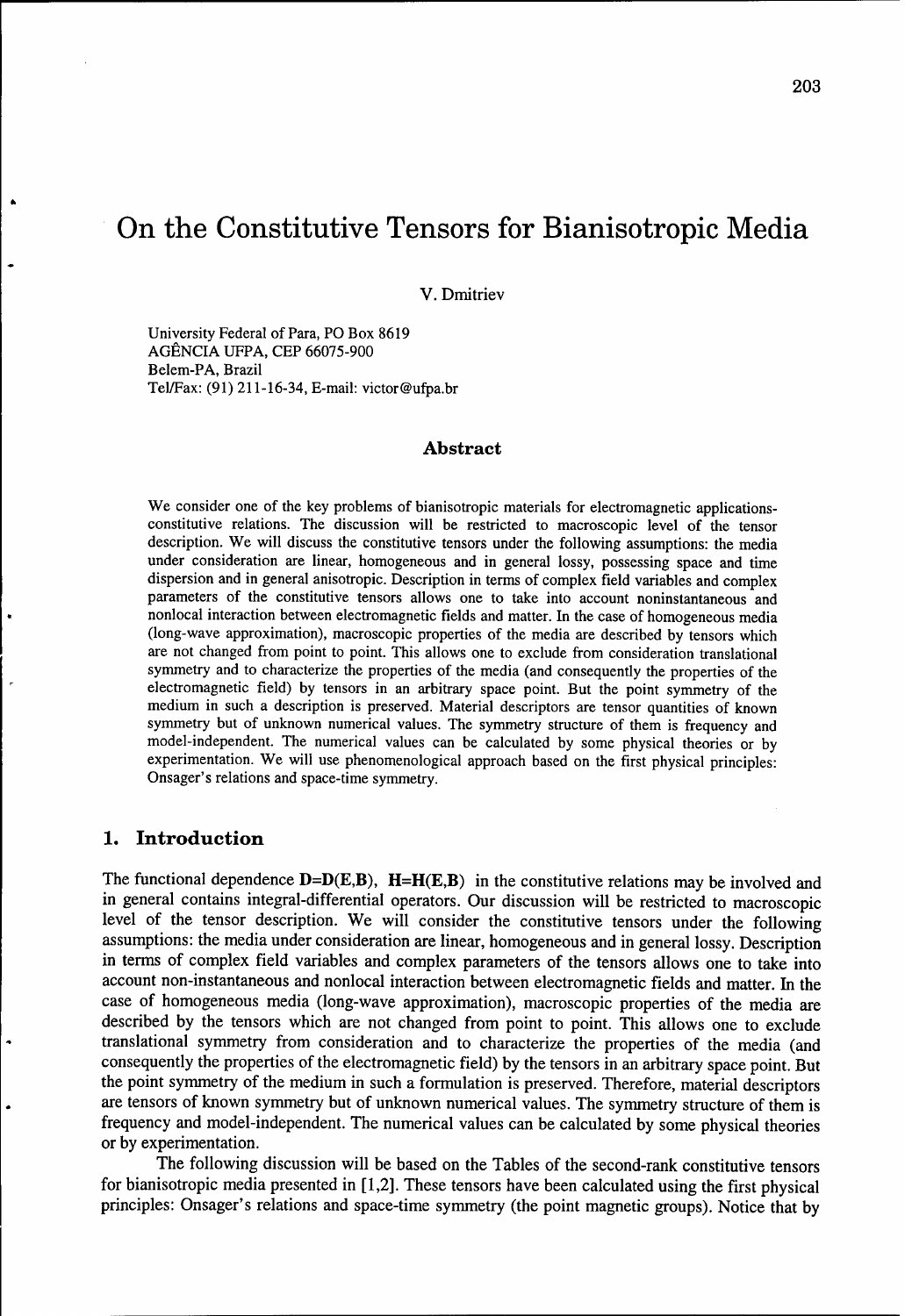virtue of the duality between the antisymmetric tensors of the third rank (polar or axial) and of the tensors of the second rank (axial or polar, respectively), we can use these Tables in the case of the media described by antisymmetric tensors of the third rank as well.

We will consider the following phenomenological form of the constitutive relations in the frequency domain:

$$
\mathbf{D} = [\varepsilon] \mathbf{E} + [\alpha] \mathbf{B} \tag{1}
$$

$$
\mathbf{H} = [\beta] \mathbf{E} + [\mu]^\top \mathbf{B} \tag{2}
$$

where the 3x3 tensors  $[\alpha]$  and  $[\beta]$  describe the cross-coupling between the electric and magnetic fields. We will call  $\lceil \alpha \rceil$  and  $\lceil \beta \rceil$  as crosscoupling tensors preserving the term "magnetoelectric tensor" to a special case of the magnetoelectric effect. Notice that the magnetoelectric tensors are a particular case of those published in [1,2]. The magnetoelectric tensors can be obtained using the Tables of [1,2] with an additional constraint  $[\alpha]=[\beta]^t$  where the superscript  $'$  means transposition.

The counterparts of (1) and (2) in the time-domain can be obtained by Fourier superposition. The relations (1), (2) describe a broad class of media with spatial and frequency dispersion.

#### 2. Equivalence of Different Forms of the Constititutive Relations

Different forms of the constitutive relations can be met in literature [3]. We will use the  $DH(EB)$ presentation (1) and (2) where the fields  **and**  $**H**$  **are written as linear functions of the fields**  $**E**$  **and**  $**B**$ **.** Another form of the relations is the presentation DB(EH):

$$
\mathbf{D} = [\varepsilon] \mathbf{E} + [\xi] \mathbf{H} \tag{3}
$$

$$
\mathbf{B} = [\mu] \mathbf{E} + [\zeta] \mathbf{H} \tag{4}
$$

It is not difficult to express the tensors of (1) and (2) in terms of (3) and (4) and vice versa. Moreover, from general properties of the tensors we know that any relation between the tensors expressed as a sum or a product of them, is invariant with respect to the group of the permissible coordinate transformations [4]. It means that if the tensors of the  $DB(EH)$ -system (3), (4) have been calculated by symmetry principles, the corresponding tensors of the system DH(EB) will have the same structure. Therefore the tensor for example,  $[\alpha]$  of (1) expressed in terms of the tensors of (3) and (4) will have the same structure as the corresponding tensor  $[\xi]$ , the tensor  $[\beta]$  will have the structure of the tensor **[c],** etc. Thus the tensor structure obtained by symmetry principles is invariant with respect to the presentations  $DB(EH)$  or  $DH(EB)$ . The same is valid for the presentation  $EH(DB)$ . Therefore, we can use the Tables of [1,2] for all these repersentations.

#### **3.** Decomposition of the Constitutive Tensors

Some of the medium properties can be deduced from the tensor decomposition. We can decompose a tensor into a sum of its symmetric and antisymmetric parts, then the symmetric part can be decompose into a sum of a spherical (scalar) one and a deviator, etc. The antisymmetric part of the tensor  $[\mu]$  for example may describe an axial vector (dc magnetic field), the deviator of the tensor  $[\epsilon]$  may present the quadrupole electrical moment, etc. Thus we can evaluate the multipole contributions in the constitutive tensors and obtain additional information about the medium. One simple example of the tensor decomposition will be given in Section V.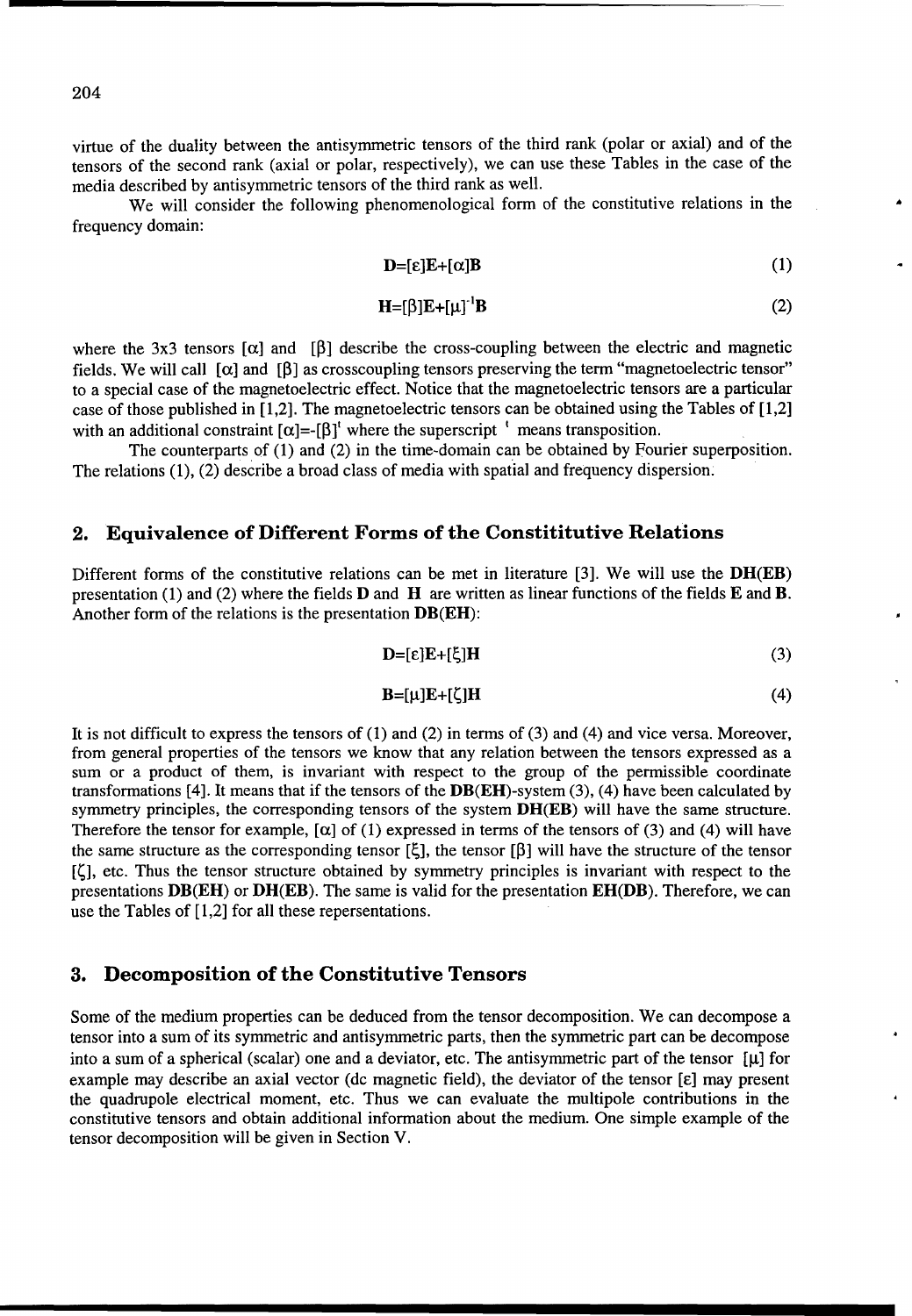#### 4. Post's Constraint

During the last decade, we witnessed a strong controversy about interpretation and validity of the Post's constraint [5]. In terms of the tensors  $\lceil \alpha \rceil$  and  $\lceil \beta \rceil$  of (1) and (2), the Post's condition [6] can be written as follows:

$$
Trace [\alpha] = Trace [\beta]
$$
 (5)

In order to discuss this constraint, we apply first to a well-recognized condition of reciprocity [3] for the crosscoupling tensors  $[\alpha]$  and  $[\beta]$ :

$$
[\alpha]=[\beta]^t \tag{6}
$$

The tensors  $[\alpha]$  and  $[\beta]$  may always be decomposed into a sum of reciprocal and nonreciprocal parts as follows [7]:

$$
[\alpha] = [\alpha]_{r} + [\alpha]_{nr} = ([\alpha] + [\beta]^{t})/2 + ([\alpha] - [\beta]^{t})/2
$$
 (7)

$$
[\beta] = [\beta]_r + [\beta]_{nr} = ([\beta] + [\alpha]^{t})/2 + ([\beta] - [\alpha]^{t})/2
$$
\n(8)

where the subscript  $\mathbf{r}$  denotes reciprocal part and the subscript  $\mathbf{r}$  stands for nonreciprocal part of the tensor. Comparing (7) and (8) we see that the reciprocal parts of the crosscoupling tensors are coupled by the relation

$$
[\alpha]_{\mathbf{r}} = [\beta]_{\mathbf{r}}^{\mathbf{t}} \tag{9}
$$

However for the nonreciprocal parts, we obtain another relation:

$$
[\alpha]_{\mathbf{m}} = -[\beta]_{\mathbf{m}}^{\mathbf{t}} \tag{10}
$$

Analogous expressions obtained by quantum-mechanical calculations in the electric quadrupolemagnetic dipole approximation [8, p. 168,169, eqs. 58, 59] coincide structurally (in the sense of symmetry) with (9) and (10). Notice, that each of the magnetoelectric tensors  $\alpha$  and  $\beta$  may contain: 1) only reciprocal part, 2) only nonreciprocal part, 3) both reciprocal and nonreciprocal ones.

Now let us analyse the relations (9) and (10). First of all, there is no restriction on dispersion properties of  $[\alpha]$  and  $[\beta]$  in these identities. The relations (9) and (10) follow trivially from the condition of reciprocity (6) which is in its turn a consequence of time-reversal symmetry of the medium. Secondly, we did not make any restrictions on the losses in the medium, i.e. it may be lossy or lossless. Thirdly, we did not use in these relations any space rotation-reflection symmetry.

Taking into account that the diagonal elements of the tensors  $[\beta]_r$  and  $[\beta]_{nr}$  in the right-hand sides of (9) and (10) after transposition of the matrices remain in their positions, we obtain

$$
(\alpha_{ii})_r = (\beta_{ii})_r \tag{11}
$$

$$
(\alpha_{ii})_{nr} = -(\beta_{ii})_{nr} \tag{12}
$$

where the subscript i=1, 2, 3. The relation (11) means that the diagonal elements of the reciprocal parts of the tensors  $[\alpha]$  and  $[\beta]$ , namely  $(\alpha_{ii})_r$  and  $(\beta_{ii})_r$  are equal in pairs. Analogously, the diagonal elements of the nonreciprocal parts of  $[\alpha]$  and  $[\beta]$  in (12), *i. e.*,  $(\alpha_{ii})_{nr}$  and  $(\beta_{ii})_{nr}$  are equal in pairs with opposite signs.

If the diagonal elements of two matrices are equal in pairs, the traces of these matrices (i.e. the sums of their diagonal elements) must be equal as well. Therefore from (11) and (12), it follows immediately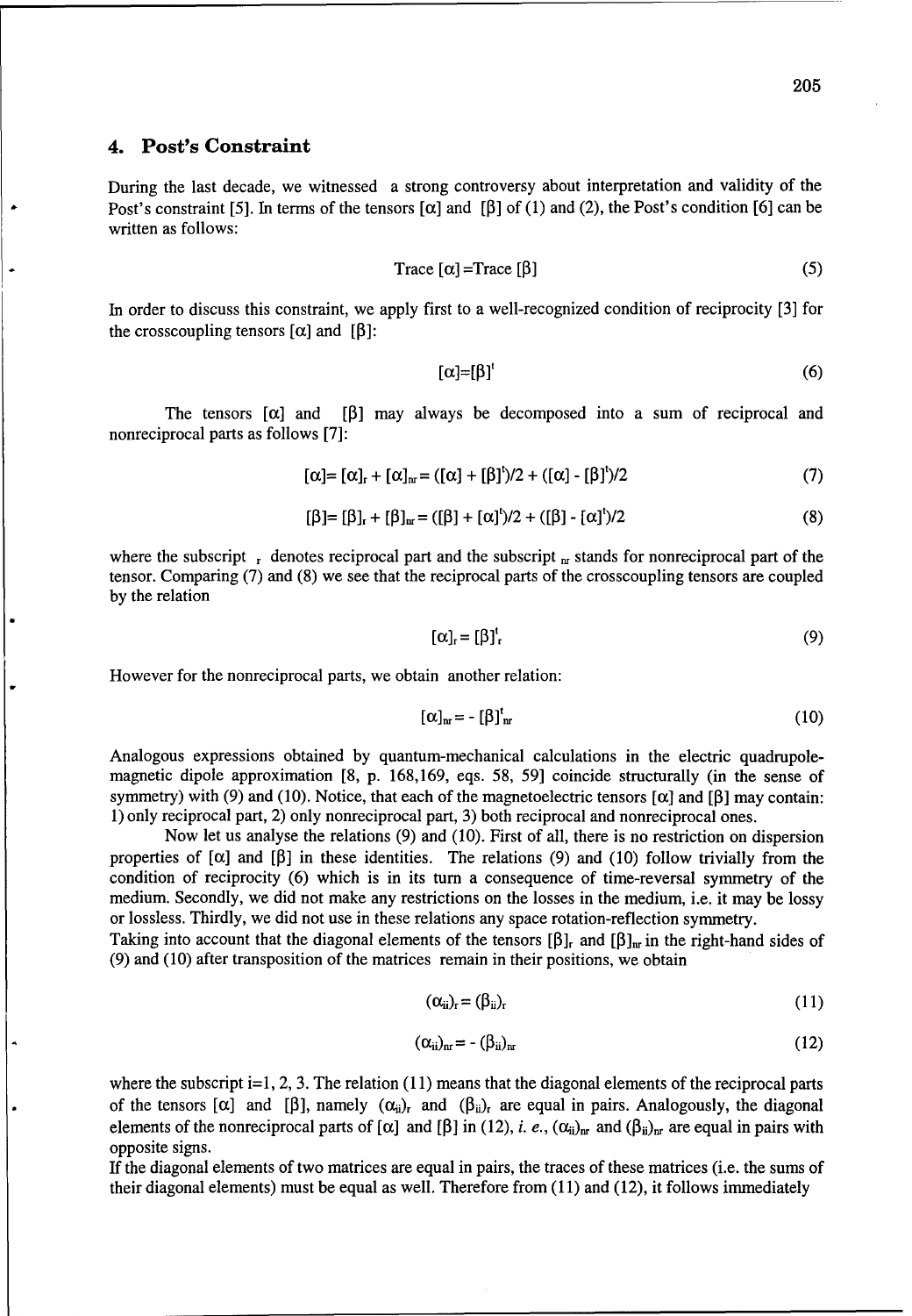$$
Trace [\alpha]_{r} = Trace [\beta]_{r}
$$
 (13)

$$
\text{Trace } [\alpha]_{\text{nr}} = - \text{Trace } [\beta]_{\text{nr}} \tag{14}
$$

Comparing (13) and (14) with (5) we see that the Post's constrant is fulfilled for reciprocal parts of  $\lceil \alpha \rceil$ and [ $\beta$ ]. But for nonreciprocal parts, this constraint is valid if only we extract from the tensors  $[\alpha]_{nr}$  and  $[\beta]_{nr}$  their spherical (isotropic or scalar) parts. It means that the tensors  $[\alpha]_{nr}$  and  $[\beta]_{nr}$  must be traceless, i.e.

$$
Trace [\alpha]_{nr} = Trace [\beta]_{nr} = 0 \tag{15}
$$

It corresponds to the obvious fact that the isotropic media cannot be nonreciprocal.

From the above discussion we see that the Post's constraint is a simple consequence of the more strong relations (9) and (10) between the elements of the tensors  $\lceil \alpha \rceil$  and  $\lceil \beta \rceil$ .

#### **5.** Examples of the Constitutive Tensors for Some Artificial Media

#### **5.1** Omegaferrites

Recently, a new artificial material which is a combination of a ferrite and chiral particles has been proposed [9]. This material has been called chiroferrite. Earliear, media based on omega-particles embedded in a dielectric host material have been suggested in [10]. Here, we will discuss a new medium with omega elements in the form of a hat embedded periodically or randomly in a magnetized ferrite. The axes of the elements are oriented along the z-axis. One of such elements is shown in Fig. 1.



Fig. **1** Omega-element in the form of a hat

Let us first define the magnetic group of symmetry of the omegaferrite medium. The omega element has one four-fold axis of symmetry coinciding with the z-axis. This element possesses also the four plane of symmetry passing through the z-axis. If the omega elements are arranged in a threedimensional square array with the axes of the elements along the z-axis, the resultant symmetry of the nonmagnetic medium will be  $C_{\infty}$  (in Shoenflies notations), because the four-fold axis is transformed in the axis of infinite order. A uniform dc magnetic field directed along the z-axis has the magnetic symmetry  $C_{\infty}$ , Using the Curie principle of symmetry superposition, we define the resultant symmetry of the omegaferrite medium as  $C_{\infty}(C_{\infty})$ . The constitutive tensors for media with such a symmetry calculated by the group-theoretical method of [1] are in Table 1.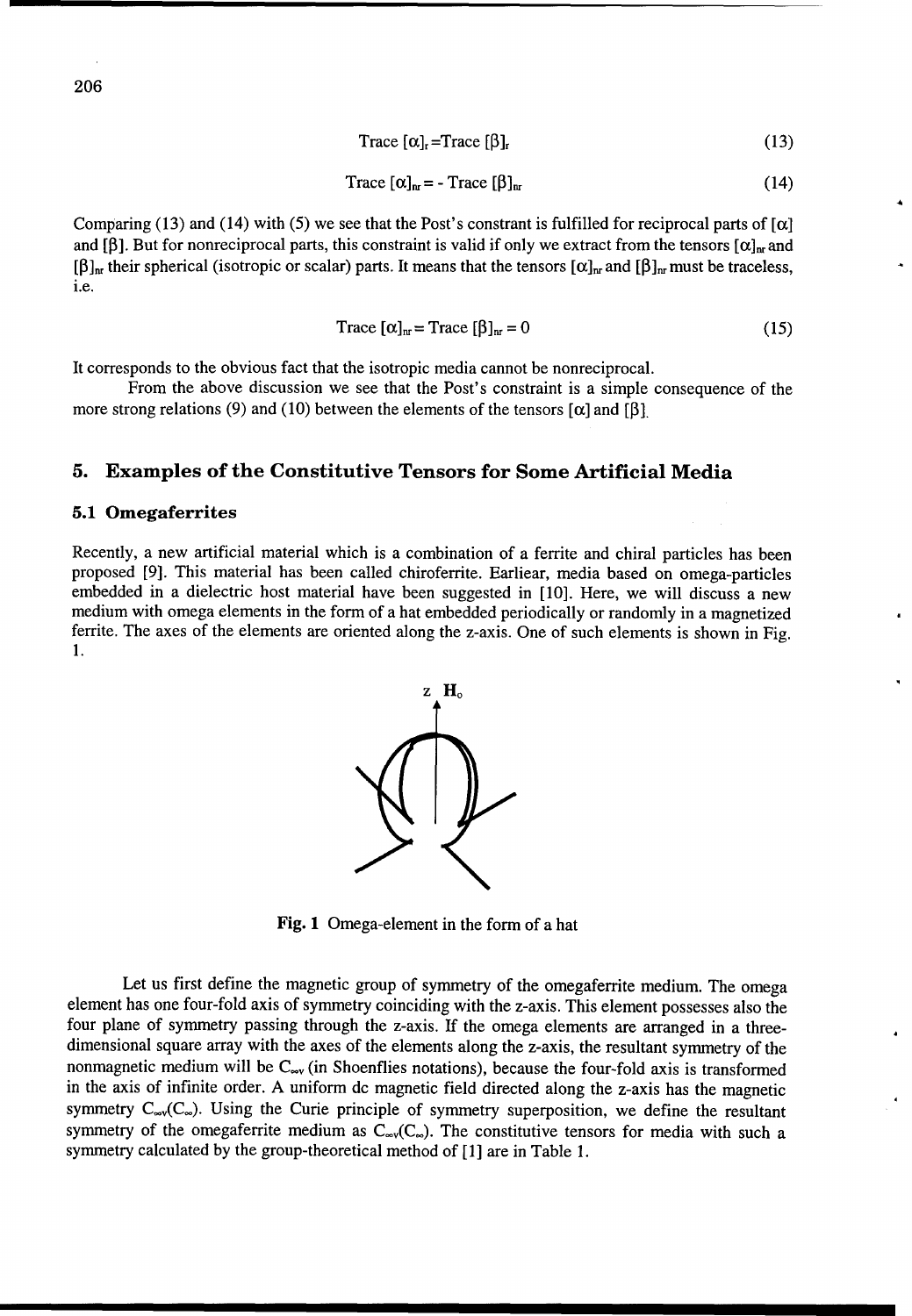Table **1**

|                                        | ٠щ                                                                           |                      |                                            |                                       |                      | u                               |                                |                    |                                 |                                    |                 |
|----------------------------------------|------------------------------------------------------------------------------|----------------------|--------------------------------------------|---------------------------------------|----------------------|---------------------------------|--------------------------------|--------------------|---------------------------------|------------------------------------|-----------------|
| Omegaferrite<br>$C_{\infty}C_{\infty}$ | $\mu_{12}$<br>$\mu_{11}$<br>$\blacksquare$<br>--<br>$\mu_{12}$<br>$\mu_{11}$ | 0<br>0<br>$\mu_{33}$ | $\varepsilon_{11}$<br>$- \varepsilon_{12}$ | $\epsilon_{12}$<br>$\varepsilon_{11}$ | 0<br>$\epsilon_{33}$ | $\alpha_{11}$<br>$-\alpha_{12}$ | $\alpha_{12}$<br>$\alpha_{11}$ | v<br>$\alpha_{33}$ | $-\alpha_{11}$<br>$\alpha_{12}$ | $-\alpha_{12}$<br>$-\alpha$<br>. . | $-\alpha_{331}$ |

Any of the tensors  $[\alpha]$  and  $[\beta]$  in accord with (7) and (8) can be decomposed into reciprocal and nonreciprocal part. Consider for example the tensor  $[\alpha]$ :

$$
[\alpha] = [\alpha]_r + [\alpha]_{nr} = \begin{vmatrix} 0 & \alpha_{12} & 0 & |\alpha_{11} & 0 & 0 \\ -\alpha_{12} & 0 & 0 & | & 0 & \alpha_{11} & 0 \\ 0 & 0 & 0 & | & 0 & \alpha_{33} \end{vmatrix}
$$
 (16)

This decomposition s easily obtained using the condition of reciprocity (6). Analogous decomposition is valid for the tensor [ $\beta$ ]. Therefore the tensors [ $\alpha$ ] and [ $\beta$ ] for omegaferrites contain both reciprocal and nonreciprocal parts. We see from (16) that the nonreciprocity of omegaferrites is defined (along with the tensors [ $\epsilon$ ] and [ $\mu$ ]) by diagonal elements of the tensors [ $\alpha$ ] and [ $\beta$ ] while the nondiagonal elements of them stipulate reciprocal crosscoupling effect. Also we see from (16) and Table 1 that the reciprocal and nonreciprocal parts of the tensors  $\alpha$  and  $\beta$  satisfy the conditions (9) and (10).

As the next step in the tensor decomposition, we can calculate the spherical (scalar) parts of the diagonal tensors  $[\alpha]_{nr}$  and  $[\beta]_{nr}$ . These parts defined by

$$
\pm \frac{1}{3} \begin{vmatrix} (2\alpha_{11} + \alpha_{33}) & 0 & 0 \\ 0 & (2\alpha_{11} + \alpha_{33}) & 0 \\ 0 & 0 & (2\alpha_{11} + \alpha_{33}) \end{vmatrix}
$$
 (17)

correspond to an isotropic nonreciprocal medium which is nonphysical. Therefore, they can be extracted from the tensors. As a result we obtain a relation between the elements of the crosscoupling tensors for omegaferrites:

$$
\alpha_{33} = -2\alpha_{11} \tag{18}
$$

This condition means that both  $[\alpha]$  and  $[\beta]$  must be traceless.

#### **5.2** Ziolkowskii's media

We will demonstrate here how to determine the structure of the constitutive tensors of the media formed by artificial Ziolkowski's moleculas [11]. These moleculas are linear electric and/or magnetic dipole antennas loaded with some combination of passive and/or active electronic elements. The electronic elements are assumed to be nonradiative and the host material is isotropic.

First, consider the moleculas which can be presented by two-ports, i.e. every molecula has only one antenna. The simplest variant is a random distribution of such moleculas in a dilectric matrix which leads to the group of the first category K. If such moleculas are oriented along a certain axis, the medium acquires the symmetry  $C_{\text{av}}$  of the first category in the case of the electric dipole antennas and the symmetry  $D_{\infty h}(C_{\infty h})$  for the magnetic dipole antennas.

The moleculas can have two antennas and therefore can be considered as four-ports. Several variants of the antenna-type combinations with different orientations and the corresponding symmetry groups are presented in Fig. 2. The single arrow in Fig.2 denotes the electric dipole antenna and the double arrow stands for the magnetic dipole antenna. Notice that if the host material is anisotropic